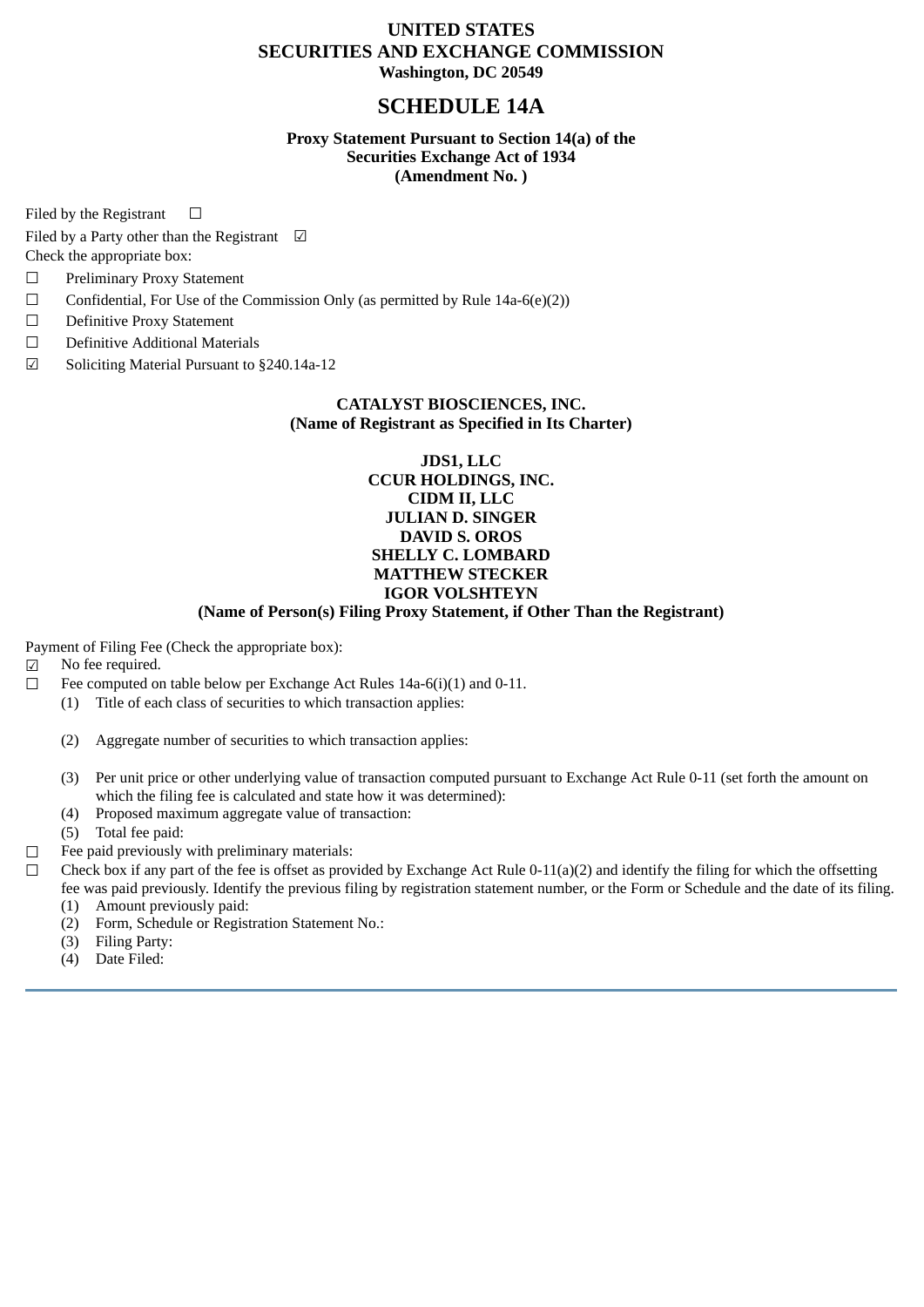JDS1, LLC, CCUR Holdings, Inc., CIDM II, LLC, Julian D. Singer, David S. Oros, Shelly C. Lombard, Matthew Stecker, and Igor Volshteyn (collectively, "JDS1"), are filing this Schedule 14A with the U.S. Securities and Exchange Commission ("SEC") in connection with JDS1's plans to solicit proxies from the stockholders of Catalyst Biosciences, Inc., a Delaware Corporation (the "Company"), in connection with the Company's 2022 Annual Meeting of Stockholders, any special meeting held in lieu thereof, and at any and all adjournments or postponements thereof (the "2022 Annual Meeting").

### **Schedule 13D Amendment No. 8 Filed on March 7, 2022**

On March 7, 2022, JDS1 filed Amendment No. 8 to its Schedule 13D with respect to the Company (the "Schedule 13D/A"). The following disclosure was included in Item 4 of the Schedule 13D/A and is being included in this Schedule 14A because such disclosure may be deemed to be solicitation material in connection with JDS1's plans to solicit proxies from the Company's stockholders for use at the 2022 Annual Meeting:

### *"Item 4 is hereby amended to add the following:*

The Reporting Persons purchased the securities of the Issuer based on the Reporting Persons' belief that such securities, when purchased, were undervalued and represented an attractive investment opportunity. Depending upon overall market conditions, other investment opportunities available to the Reporting Persons, and the availability of securities of the Issuer at prices that would make the purchase or sale of such securities desirable, the Reporting Persons may endeavor to increase or decrease their position in the Issuer through, among other things, the purchase or sale of securities of the Issuer on the open market or in private transactions or otherwise, on such terms and at *such times as the Reporting Persons may deem advisable.*

On March 4, 2022, JDS1 delivered a notice (the "Notice") to the Issuer nominating Shelly C. Lombard, Matthew Stecker, and Igor Volshteyn (the "Nominees") for election to the Board as Class I directors at the 2022 annual meeting of stockholders and any adjournments, postponements, reschedulings, or continuations thereof (the "2022 Annual Meeting"). The Notice also notified the Company of JDS1's intent to present a non-binding stockholder proposal at the Annual Meeting requesting that the Board take the necessary steps to declassify the Board (in a manner that does not affect the unexpired terms of the previously elected directors) so that all directors are elected on an annual basis commencing at the next annual meeting of stockholders after the Annual Meeting (the "Declassification Proposal").

JDS1 believes that, given the precipitous decline in the per share price of the Common Stock over the past year, the Board is in urgent need of fresh stockholder representation and that the Nominees can help the Board to explore opportunities to unlock stockholder value. As of the close of business on March 4, 2022, the Common Stock closed at a price of \$0.67 per share, which represented an approximately 88% decline from the Common Stock's closing price of \$5.69 per share on March 5, 2021. In addition, the Common Stock has spent more than 30 consecutive trading days below \$1.00, the latter condition subjecting the Issuer to the risk of being delisted by Nasdaq. JDS1 further believes that the Declassification Proposal will provide stockholders with greater means to hold the Board and management accountable.

The Reporting Persons believe that the Nominees have the qualifications, experience, and competencies necessary to serve as directors of the *Issuer, as evidenced by their biographies below.*

Shelly C. Lombard, Age 62, is currently self-employed as an independent consultant at Shelly Lombard, LLC. Ms. Lombard's consulting practice focuses on corporate finance, financial analysis, and the financial markets. Ms. Lombard has served on three public company boards. Since May 2020, Ms. Lombard has served on the board of directors of INNOVATE Corp. (NYSE: VATE), formerly known as HC2 Holdings, Inc., which owns control stakes in biotech, communications, and infrastructure companies. She is the chair of INNOVATE's audit committee and also serves on its nominating and compensation committees. Ms. Lombard also served as a director at Alaska Communications Systems Group, Inc. (formerly NASDAQ: ALSK) from June 2020 until its sale was completed in July 2021, where she was a member of the Board of Directors' audit and compensation committees. From September 2020 to October 2021, Ms. Lombard also served as a member of the Board of Directors and chair of the Board's audit committee at Spartacus Acquisition Corporation (formerly NASDAQ: TMTS, TMTSW, and TMTSU), a special purpose acquisition corporation focused on the technology, media, and telecom (TMT) industry that completed a business combination transaction with NextNay Inc. (NASDAO: NN) in October 2021. From 2011 to 2014, Ms. Lombard was the Director of High Yield and Special Situation Research for Britton Hill Capital, a broker dealer specializing in high vield bank debt and bonds and value equities. From 2003 to 2010, Ms. Lombard was a high yield bond analyst covering the automotive and media industries at Gimme Credit, a subscription bond research firm. From 1992 to 2001, Ms. Lombard analyzed, managed, and was involved in the restructurings of proprietary investments for ING Bank, Chase Manhattan Bank, Barclays Bank, Credit Lyonnais, and large family offices. Ms. Lombard began her career at Citibank in the leveraged finance group. As an independent financial analyst and financial trainer, she reviews investment ideas, provides training programs for new hires at Wall Street banks, and has taught executive education courses in corporate finance, financial analysis, and the financial markets at Columbia University, the Wharton School of Business, and Moody's. Ms. Lombard has an MBA in Finance from Columbia University's Graduate School of Business and a Bachelor of Arts in Communications and *Government from Simmons College.*

Matthew Stecker, Age 53, currently serves as the Chairman of the Board, President, and Chief Executive Officer of Evolving Systems, Inc. (NASDAQ: EVOL), a technology strategy and investment company, having served as a member of the board of directors since March 2016. Mr. Stecker was named Chairman in August 2016, Executive Chairman in April 2018, and President and Chief Executive Officer in July 2018. He served as a Senior Policy Advisor to the United States Department of Commerce from 2014 to 2017. In that capacity, Mr. Stecker was part of the team that launched the First Responder Network Authority (FirstNet). Since February 2021, Mr. Stecker has served on the Board of Directors of SeaChange International, Inc. (NASDAQ: SEAC). Mr. Stecker has served on the Board of Directors of Live Microsystems, Inc. (OTC: LMSC) which sold its operating assets in 2013. He previously served on the boards of directors of SITO Mobile, Ltd. (OTC: SITOQ) from June 2017 to September 2017, MRV Communications (NASDAQ: MRVC) from April 2013 to June 2016, and HealthWarehouse.com Inc. (OTCMKTS: HEWA) from December 2010 to August 2013, where he also served on the compensation committee. From January to November 2014, Mr. Stecker served as the Vice President of Mobile Entertainment for RealNetworks, Inc. (NASDAQ: RNWK). From November 2009 to December 2013, he served as CEO of Live MicroSystems, Inc., and from April 2005 to November 2009 he